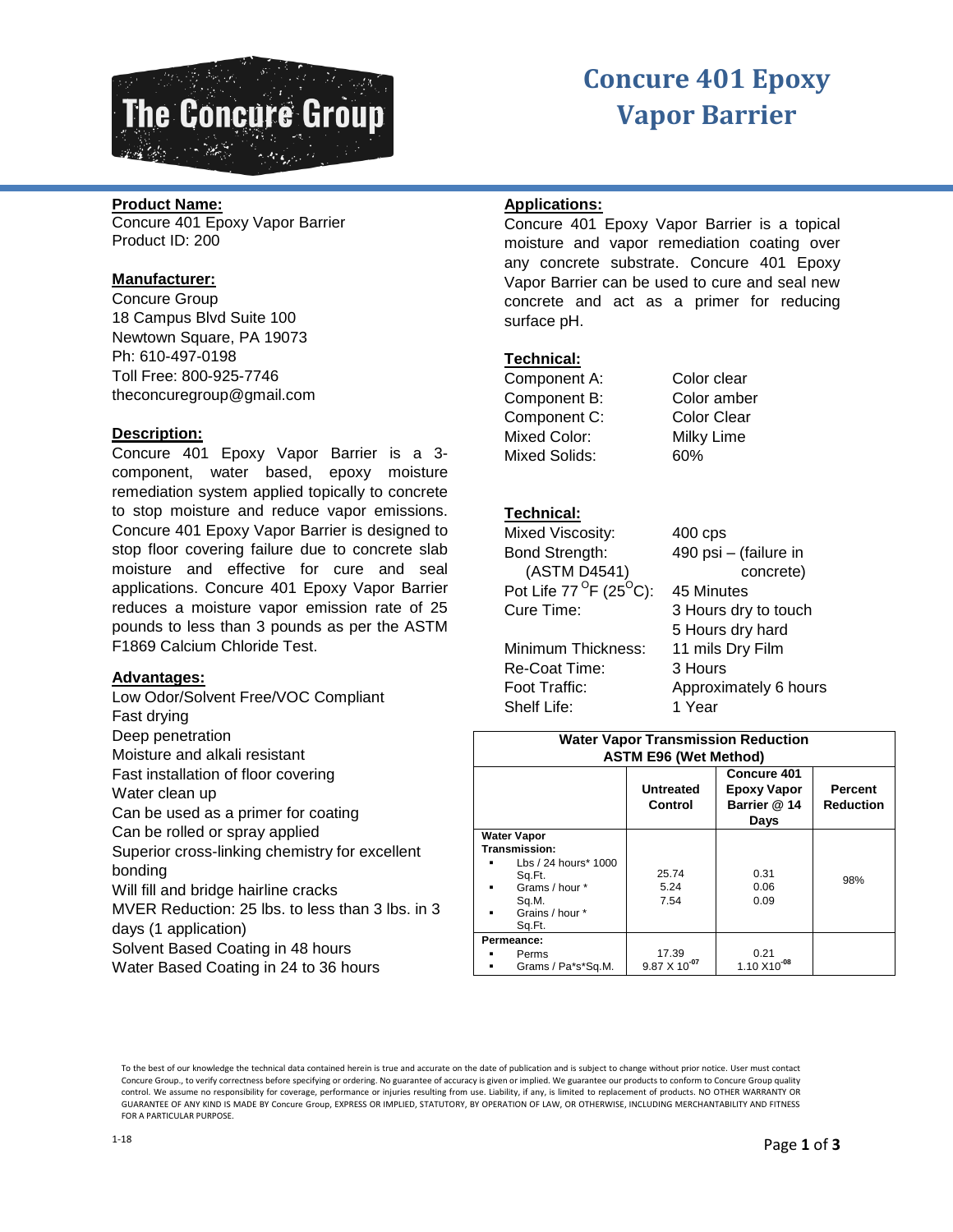

# **Concure 401 Epoxy Vapor Barrier**

# **Limitations:**

Do not install if air or substrate temperature is below 50 $^{\mathrm{O}}$ F (10 $^{\mathrm{O}}$ C) or above 95 $^{\mathrm{O}}$ F (35 $^{\mathrm{O}}$ C). Concrete substrate must be clean, sound and free of all foreign matter. Concrete must be properly prepared. Concrete should be at least 5 days old for installation. If concrete is less than 5 days old, call for technical installation instructions. Please call for moisture vapor emissions greater than 25 pounds.

Store between 40<sup>o</sup>F and 80<sup>o</sup>F (5<sup>o</sup>C and 25<sup>o</sup>C) to prevent clouding and crystallization. Do not allow to freeze.

#### **Packaging:**

2-1/2 Gallon Kits 5 Gallon Kits

# **Preparation:**

Concrete must be shot blasted using a 330 shot. Curing agents or any other foreign matter must be removed. Sand or small aggregates must be visible (RE: Surface profile ICRI CSP 3 – 5). Grinding with a diamond grinder can be used. Diamond blades should be #20 diamond. Thoroughly vacuum surface after preparation.

#### **Cracks and Joints:**

All cracks, joints and saw cuts should be opened with a crack chaser and vacuum cleaned. Then patch with Concure 401 Crack Fill Cement System.

#### **Expansion Joints:**

See architect or general contractor for design and instruction.

#### **Mixing & Application:**

Concure 401 Epoxy Vapor Barrier is a 2-Step system. First is the prime coat and second is the base coat. Once these steps are completed,

patch all cracks with Concure 401 Crack Fill Cement System.

# STEP 1:

Mix Concure 401 Epoxy Vapor Barrier for priming. Pour **Part A** into **Part B** and mix for 3 minutes at 400 rpm. Slowly add **Part C** with continued mixing for 3 minutes. Epoxy materials should be between 60<sup>o</sup>F and 80<sup>o</sup>F (15<sup>o</sup>C and  $25^{\circ}$ C) at time of mixing. Prevent any action that entraps air during mixing. Ensure materials at the bottom and sides of the mixing container are agitated. Pour Concure 401 Epoxy Vapor Barrier primer mix onto the concrete floor. Use a squeegee to slowly spread epoxy at a rate of 150 sq. ft. per gallon. Back roll with a 3/8" nap roller cover and evenly distribute the material to release air. At the same time, use a brush to prime all cracks and joints. Let dry to touch. Material should be clear when dry. **Do not exceed 3 hours cure time before step 2.**

# STEP 2:

Mix Concure 401 Epoxy Vapor Barrier for top coating. Pour **Part A** into **Part B**, mix for 3 minutes at 400 rpm. Add **Part C** while mixing thoroughly mix for an additional 3 minutes. Prevent any action that entraps air during mixing. Ensure materials at the bottom and sides of the mixing container are agitated. Pour mixed Concure 401 Vapor Barrier on floor and spread at a rate of 150 sq. ft. per gallon. Back roll with a 3/8" nap roller cover and evenly distribute the material to release air. Use a brush to fill small cracks and prime larger cracks.

# **PATCHING OF CRACKS AND JOINTS:**

(Concure 401 Crack Fill Cement System) Take 12-1/2 pounds of Concure Vapor Barrier crack fill cement and mix with premeasured Concure 401 Crack Fill Cement System. Mix for 3 minutes and fill cracks.

To the best of our knowledge the technical data contained herein is true and accurate on the date of publication and is subject to change without prior notice. User must contact Concure Group., to verify correctness before specifying or ordering. No guarantee of accuracy is given or implied. We guarantee our products to conform to Concure Group quality control. We assume no responsibility for coverage, performance or injuries resulting from use. Liability, if any, is limited to replacement of products. NO OTHER WARRANTY OR GUARANTEE OF ANY KIND IS MADE BY Concure Group, EXPRESS OR IMPLIED, STATUTORY, BY OPERATION OF LAW, OR OTHERWISE, INCLUDING MERCHANTABILITY AND FITNESS FOR A PARTICULAR PURPOSE.